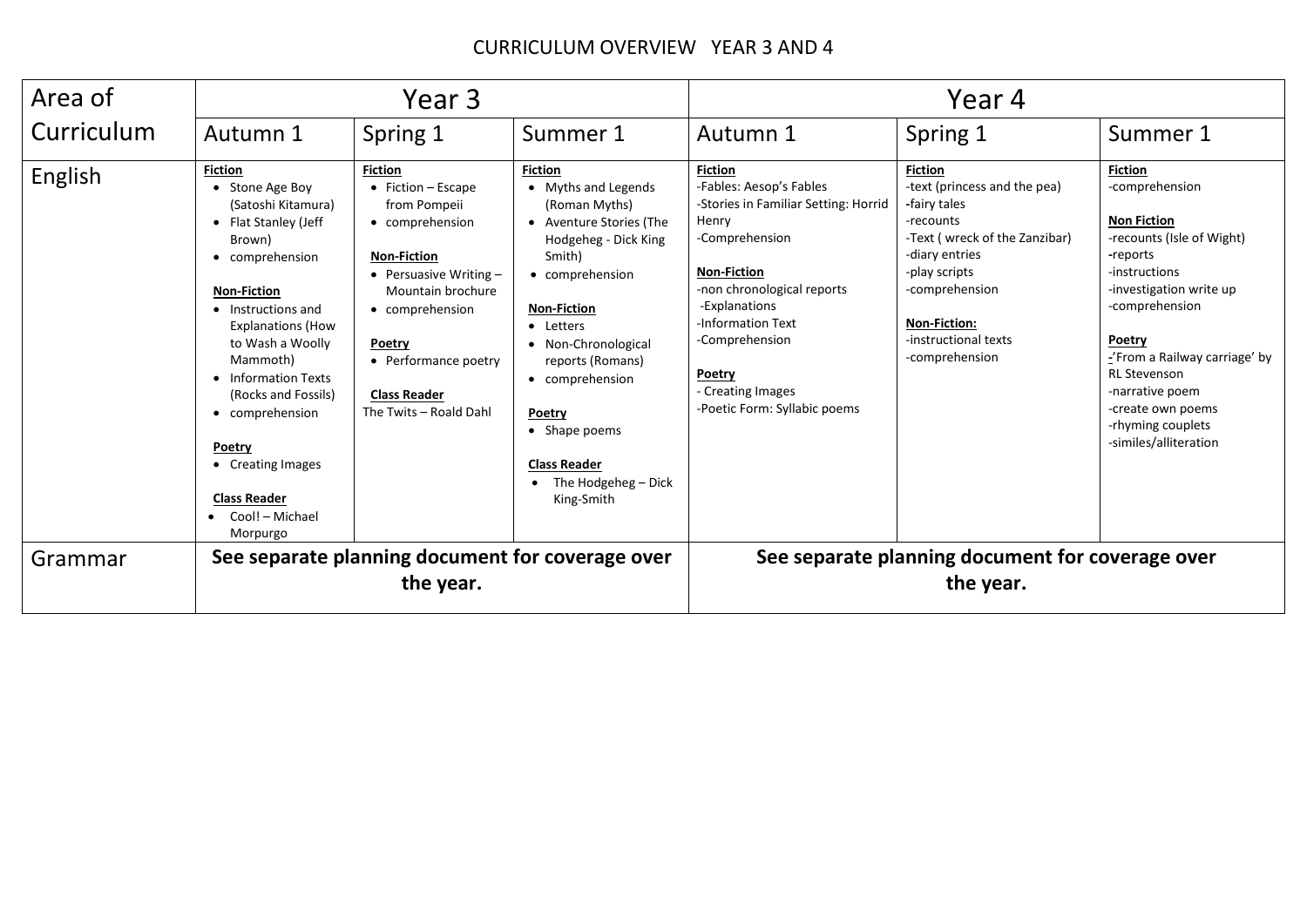| <b>Mathematics</b>           | Number and<br>place value<br>Mental and<br>written addition<br>and subtraction<br>Mental and<br>written<br>multiplication<br>and division<br>Fractions<br>- 0<br>Money<br>$\bullet$<br>2D Shape and<br>right angles<br>Investigations<br>and word<br>problems<br><b>Statistics</b><br>Time<br>$2x$ , 5x and $10x$ | Number and<br>$\bullet$<br>place value<br>Mental and<br>$\bullet$<br>written addition<br>and subtraction<br>Mental and<br>$\bullet$<br>written<br>multiplication<br>and division<br>Fractions<br>$\bullet$<br>Length<br>$\bullet$<br>Word problems<br>$\bullet$<br>Weight<br>$\bullet$<br>3D Shape<br>$\bullet$<br>Symmetry<br>$\bullet$<br>Perimeter and<br>$\bullet$<br>Area<br>4x, 8x tables<br>$\bullet$ | Number and place<br>$\bullet$<br>value<br>Mental and written<br>$\bullet$<br>addition and<br>subtraction<br>Mental and written<br>$\bullet$<br>multiplication and<br>division<br>Time<br>$\bullet$<br>Capacity<br>$\bullet$<br>Right and angles<br>and lines<br>Data<br>$\bullet$<br>Time<br>$\bullet$<br>3x, 6x, 9x tables<br>$\bullet$ | Number: Place value<br>Number: Addition and<br>Subtraction<br>Measurement: Length and<br>Perimeter<br>Number: Multiplication and<br><b>Division</b> | Number:<br>Multiplication and<br><b>Division</b><br>Number: Fractions<br>Number: Decimals                                                | Number: Decimals<br>Measurement: Money<br>Measurement: Time<br><b>Statistics</b><br>Geometry: Properties of<br><b>Shapes</b><br>Geometry: Position and<br>Direction |
|------------------------------|-------------------------------------------------------------------------------------------------------------------------------------------------------------------------------------------------------------------------------------------------------------------------------------------------------------------|--------------------------------------------------------------------------------------------------------------------------------------------------------------------------------------------------------------------------------------------------------------------------------------------------------------------------------------------------------------------------------------------------------------|------------------------------------------------------------------------------------------------------------------------------------------------------------------------------------------------------------------------------------------------------------------------------------------------------------------------------------------|-----------------------------------------------------------------------------------------------------------------------------------------------------|------------------------------------------------------------------------------------------------------------------------------------------|---------------------------------------------------------------------------------------------------------------------------------------------------------------------|
|                              | tables                                                                                                                                                                                                                                                                                                            |                                                                                                                                                                                                                                                                                                                                                                                                              |                                                                                                                                                                                                                                                                                                                                          |                                                                                                                                                     |                                                                                                                                          |                                                                                                                                                                     |
| <b>Rapid Recall</b><br>Facts | I know number<br>bonds for all<br>numbers to 20<br>I know the<br>multiplication and<br>division facts for<br>the 3x table                                                                                                                                                                                         | • I can recall facts<br>about durations of<br>time<br>• I know the<br>multiplication and<br>division facts for the<br>4x table                                                                                                                                                                                                                                                                               | I can tell the time<br>$\bullet$<br>I know the<br>$\bullet$<br>multiplication and<br>division facts for the<br>8x table                                                                                                                                                                                                                  | -I know number bonds to 100<br>- I know the multiplication and<br>division facts for the 6x table                                                   | - I know the<br>multiplication and<br>division facts for the 9<br>and 11x tables<br>-I can recognise decimal<br>equivalents of fractions | - I know the multiplication and<br>division facts for the 7x table<br>-I can multiply and divide<br>single-digit numbers by 10<br>and 100                           |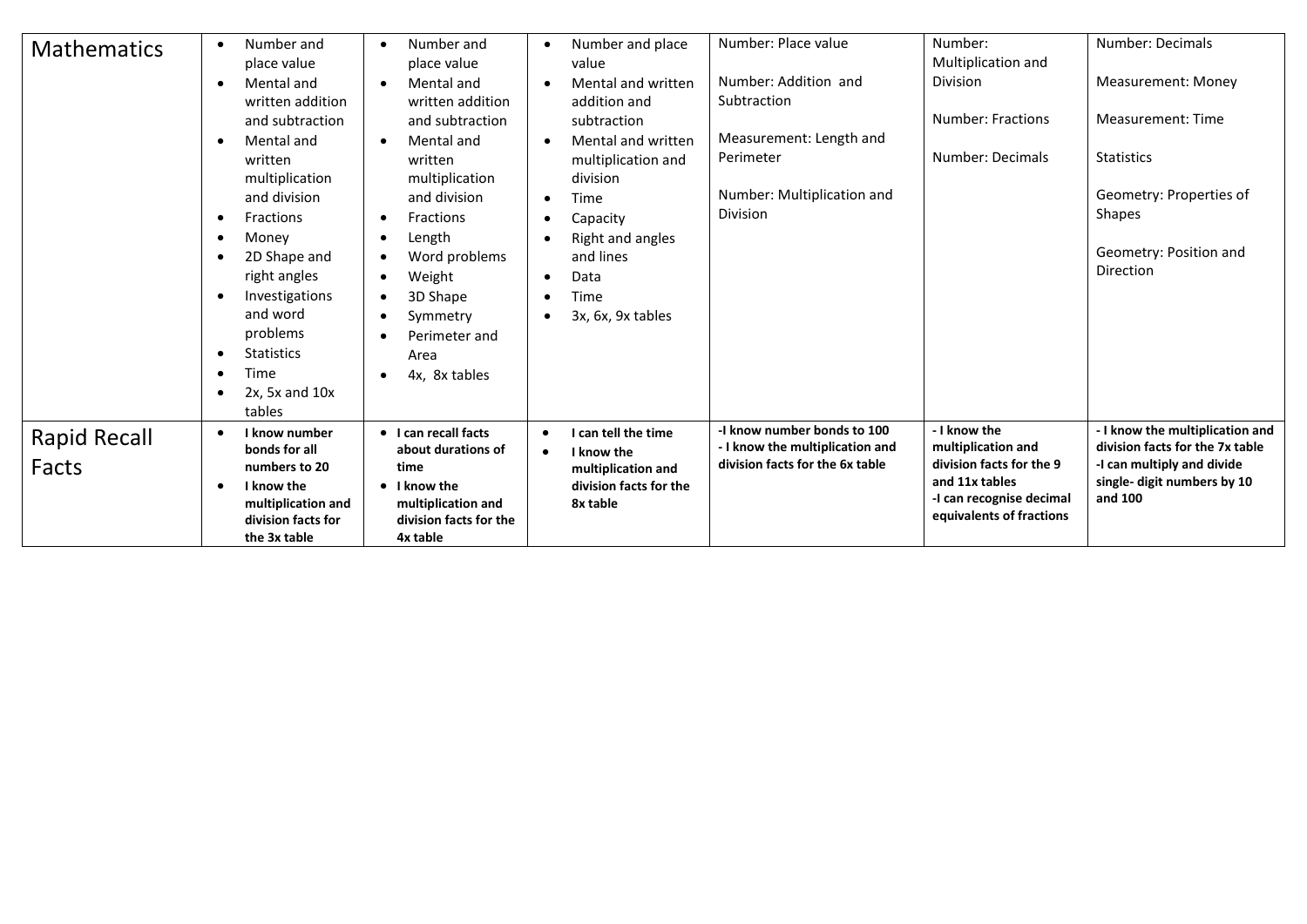| Science        | <b>Rocks and Fossils</b><br>• compare and<br>group different<br>rocks<br>• how are fossils<br>formed?<br>• soils made from<br>rocks and organic<br>matter | <b>Forces and magnets</b><br>• compare how<br>objects move on<br>different surfaces<br>• some forces need<br>contact<br>• magnetic forces act<br>at a distant<br>• attract or repel<br>• magnetic/non<br>magnetic<br>• north and south<br>poles investigation<br>magnets attract or<br>repel, depending<br>on poles<br><b>Light and Shadow</b><br>• need light to see<br>things/absence of<br>light is dark<br>• light is reflected<br>from surfaces<br>• light from sun is<br>dangerous<br>(protection)<br>• how are shadows<br>formed?<br>• patterns in how<br>shadows change | <b>Plants, Roots and Shoots</b><br>identify parts of<br>flowering plants:<br>roots, stem/trunk,<br>leaves and flowers<br>requirements for<br>$\bullet$<br>plant life and growth<br>how is water<br>$\bullet$<br>transported within<br>plants<br>the part flowers play<br>in life cycle of plants,<br>including pollination,<br>seed formation and<br>seed dispersal<br><b>Animals including humans</b><br>right type of<br>$\bullet$<br>nutrition<br>they cannot make<br>$\bullet$<br>their own food, they<br>get nutrition from<br>what they eat<br>skeletons, muscles<br>$\bullet$<br>for support,<br>protection and<br>movement | Living things and their<br>habitats.<br>-living things can be grouped<br>in a variety of ways<br>-classification keys<br>-change in environments can<br>pose dangers to living things<br><b>Electricity</b><br>-identify appliances that run<br>on electricity<br>-construct series circuit and<br>name: cells, wires, switch,<br>bulb and buzzers<br>-will the bulb light?<br>-switches - open or close a<br>circuit<br>-investigate conductors and<br>insulators<br>-metals are good conductors | <b>States of matter</b><br>-group materials into<br>solids, liquids and<br>gases<br>-heating and cooling<br>can change state<br>-take temperature<br>measurements when<br>investigating heating<br>and cooling<br>-evaporation and<br>condensation/water<br>cycle<br>-investigation - does<br>the temperature affect<br>how quickly the water<br>evaporates? | Sound<br>-how are sounds made -<br>vibration<br>-vibrations from sounds<br>travel through a medium to<br>the ear<br>-patterns between pitch of<br>sound and features of<br>object that produced it<br>-patterns of volume and<br>strength of vibrations<br>-investigate what happens<br>to sound as the distance<br>from the source increases<br>Animals including humans.<br>-functions of the digestive<br>system in humans<br>-types of teeth and<br>functions<br>-investigation with<br>toothpaste and egg to show<br>how toothpaste can protect<br>your teeth from certain<br>foods<br>-food chains |
|----------------|-----------------------------------------------------------------------------------------------------------------------------------------------------------|---------------------------------------------------------------------------------------------------------------------------------------------------------------------------------------------------------------------------------------------------------------------------------------------------------------------------------------------------------------------------------------------------------------------------------------------------------------------------------------------------------------------------------------------------------------------------------|------------------------------------------------------------------------------------------------------------------------------------------------------------------------------------------------------------------------------------------------------------------------------------------------------------------------------------------------------------------------------------------------------------------------------------------------------------------------------------------------------------------------------------------------------------------------------------------------------------------------------------|---------------------------------------------------------------------------------------------------------------------------------------------------------------------------------------------------------------------------------------------------------------------------------------------------------------------------------------------------------------------------------------------------------------------------------------------------------------------------------------------------|--------------------------------------------------------------------------------------------------------------------------------------------------------------------------------------------------------------------------------------------------------------------------------------------------------------------------------------------------------------|----------------------------------------------------------------------------------------------------------------------------------------------------------------------------------------------------------------------------------------------------------------------------------------------------------------------------------------------------------------------------------------------------------------------------------------------------------------------------------------------------------------------------------------------------------------------------------------------------------|
| Computing      | Unit 3.2 Online safety<br>(Smart Rules)<br>Unit 3.4 Touch<br>Typing (2Type)<br>Word Processing<br>skills                                                  | Unit 3.2 Online safety<br>continued<br>Unit 3.5 Emails<br>(2Email, 2Connect)<br>Unit 3.3 Spreadsheets<br>(2Calculate)<br>Unit 3.1 Coding<br>(2Code)<br>Word Processing skills                                                                                                                                                                                                                                                                                                                                                                                                   | Unit 3.2 Online safety<br>continued<br>Unit 3.6 Branching<br>Databases (2Question)<br>Unit 3.8 Graphing<br>(2Graph)<br>Unit 3.7 Simulations<br>(2Simulate)<br><b>Word Processing skills</b>                                                                                                                                                                                                                                                                                                                                                                                                                                        | Unit 4.1 Coding (2Code)<br>Unit 4.2 Online Safety                                                                                                                                                                                                                                                                                                                                                                                                                                                 | Unit 4.3 Spreadsheets<br>(2Calculate)<br>Unit 4.4 Writing for<br>different audiences<br>(2Simulate, 2Connect,<br>2Publish)                                                                                                                                                                                                                                   | Unit 4.5 Logo (2Logo)<br>Unit 4.6 Animation<br>(2Animate)<br>Unit 4.7 Effective searching<br>(2Quiz, 2Connect)<br>Unit 4.8 Hardware<br>Investigators (2Quiz,<br>2Connect)                                                                                                                                                                                                                                                                                                                                                                                                                                |
| Art and Design | • Investigating<br>Pattern and                                                                                                                            | $\bullet$ Colour mixing $-$<br>primary and                                                                                                                                                                                                                                                                                                                                                                                                                                                                                                                                      | • Clay: - thumb pots<br>(Links to History - The                                                                                                                                                                                                                                                                                                                                                                                                                                                                                                                                                                                    | Christmas cards                                                                                                                                                                                                                                                                                                                                                                                                                                                                                   | -Artist George Seurat<br>(pointillism)                                                                                                                                                                                                                                                                                                                       | -Clay canopic jar(Egyptians)                                                                                                                                                                                                                                                                                                                                                                                                                                                                                                                                                                             |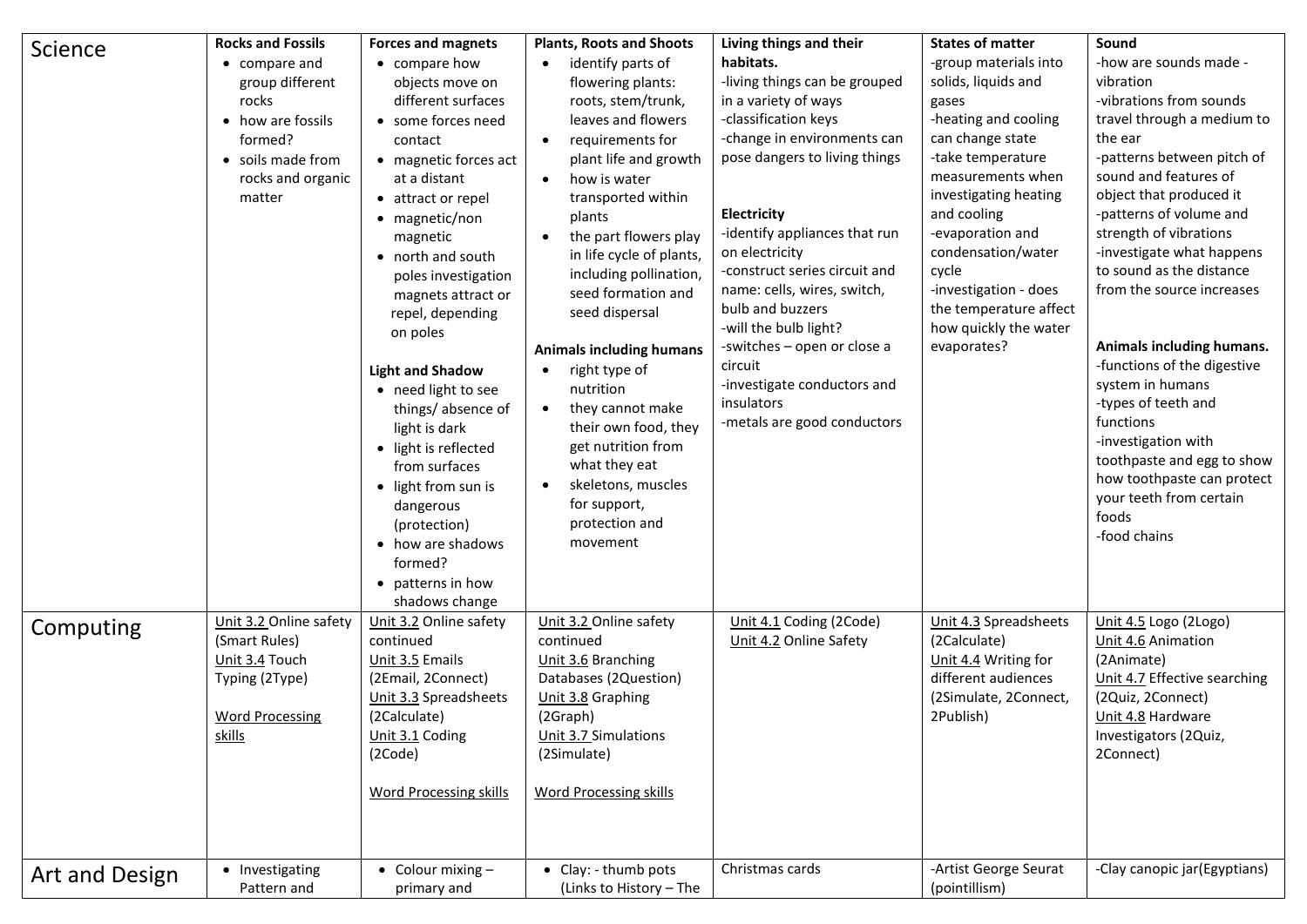|                          | designing and<br>making print<br>blocks (for St<br>Clement's Day<br>biscuit boxes)<br>• Printing on a<br>boxes<br>• Cave/Stone Age<br>paintings                                                                                                                                                                                            | secondary colours<br>• Proportions of the<br>body, face, figure<br>drawing/painting-<br>LS Lowry (Link to<br>Human body<br>Science topic)<br>• Easter Sunday<br>pictures                                                                            | Romans)<br>• Clay item for Holy<br><b>Communion Assembly</b>                                                                                                         | -paper and paste 'Sutton Hoo'<br>mask/brooch/shield/sword                                                                                                                                                                                              | -painting skills<br>-pastels and chalks                                                                                                                                                                    |                                                                                                                                                                       |
|--------------------------|--------------------------------------------------------------------------------------------------------------------------------------------------------------------------------------------------------------------------------------------------------------------------------------------------------------------------------------------|-----------------------------------------------------------------------------------------------------------------------------------------------------------------------------------------------------------------------------------------------------|----------------------------------------------------------------------------------------------------------------------------------------------------------------------|--------------------------------------------------------------------------------------------------------------------------------------------------------------------------------------------------------------------------------------------------------|------------------------------------------------------------------------------------------------------------------------------------------------------------------------------------------------------------|-----------------------------------------------------------------------------------------------------------------------------------------------------------------------|
|                          | • Stonehenge<br>pictures (colour<br>mixing)                                                                                                                                                                                                                                                                                                |                                                                                                                                                                                                                                                     |                                                                                                                                                                      |                                                                                                                                                                                                                                                        |                                                                                                                                                                                                            |                                                                                                                                                                       |
| Design and<br>Technology | Designing,<br>$\bullet$<br>making and<br>decorating St<br>Clement's Day<br>biscuits                                                                                                                                                                                                                                                        |                                                                                                                                                                                                                                                     | Designing and Making<br>$\bullet$<br>Giacometti 3D<br>sculpture (Tin foil) -<br>Links to History -<br>Roman Gods<br>Weaving - owls (Links<br>$\bullet$<br>to history | Make a game using electrical<br>circuits and buzzers                                                                                                                                                                                                   | Link to Isle of Wight<br>-making victoria<br>sponges(cooking)<br>-sewing (Victorian<br>sampler)                                                                                                            | Mechanisms-levers<br>-make an Egyptian Shaduf                                                                                                                         |
| Geography                | <b>Maps: - Locational</b><br>knowledge<br>• Location of<br>Europe using<br>maps<br>· environmental<br>regions<br>• physical and<br>human<br>characteristics<br>• countries and<br>major cities<br><b>Skills and fieldwork</b><br>• use maps/atlases<br>• 8 compass points<br>• symbols and keys<br>fieldwork- plan a tour<br>of the school | Italy: - Place<br>knowledge<br>• ITALY(link with<br>Romans)<br>• understand<br>similarities and<br>differences by<br>looking at human<br>and physical<br>features of Italy<br><b>Volcanoes: - Human</b><br>and physical<br>geography<br>• volcanoes |                                                                                                                                                                      | Locational knowledge---name<br>and locate counties and cities<br>of UK using maps<br>-geographical regions<br>-physical and human<br>characteristics<br>-land use patterns<br>-how have these aspects<br>changed over time (link with<br>Anglo Saxons) | <b>Human and physical</b><br>geography<br>-rivers-water cycle<br><b>Skills and fieldwork</b><br>-use maps/atlases<br>-4 fig grid references<br>-symbols and keys<br>-fieldwork- study of<br>Hogsmill river | Place knowledge<br>-AFRICA (link with Ancient<br>Egyptians)<br>- understand similarities<br>and differences by looking<br>at human and physical<br>features of Africa |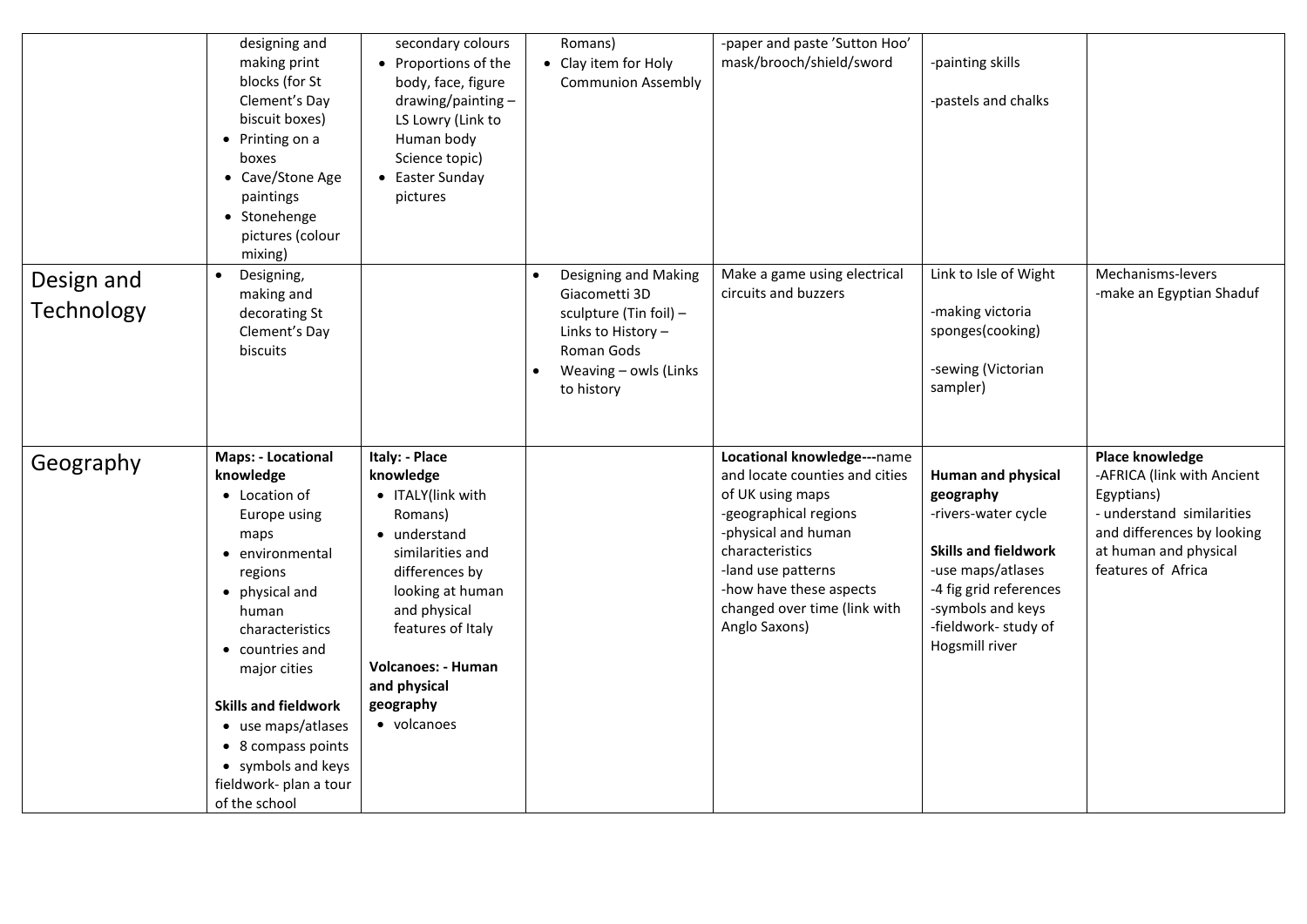|         | <b>Stone Age</b>           |                            | <b>Romans</b>                  | <b>Anglo Saxons</b>                     |                                        | <b>Ancient Egypt</b>                     |
|---------|----------------------------|----------------------------|--------------------------------|-----------------------------------------|----------------------------------------|------------------------------------------|
| History | · daily life in            |                            | • first invasion by Julius     | -Roman withdrawal in AD410              |                                        | -maps to locate Egypt                    |
|         | stone age from             |                            | Caesar 55-54BC                 | -fall of western Roman Empire           |                                        | -3 seasons in Egypt and                  |
|         | pictures                   |                            | • the Roman Empire by          | -Scots invasion from Ireland to         |                                        | their roles                              |
|         | • stone age diet           |                            | AD42                           | north Britain                           |                                        | -River Nile                              |
|         |                            |                            | • what made the                | -Anglo Saxon invasions                  |                                        | -hierarchical ruling                     |
|         | $\bullet$ why was          |                            |                                | -settlements and kingdoms               |                                        | system in ancient Egypt                  |
|         | hunting so                 |                            | Roman's so powerful?           | -Depth study-Sutton Hoo                 |                                        | -Pharoah and power                       |
|         | important?                 |                            | Army, discipline etc           | -place names and village life           |                                        | -importance of                           |
|         | • how did Stone            |                            | • successful invasion by       | -Anglo Saxon art and culture            |                                        | pyramids                                 |
|         | age people                 |                            | Claudius and                   | -conversion to Christianity,            |                                        | -process of building a                   |
|         | communicate?               |                            | conquest                       |                                         |                                        |                                          |
|         | • How did they             |                            | • Hadrian's wall               | Canterbury, Iona and Lindisfarne        |                                        | pyramid                                  |
|         | make tools and             |                            | • Queen Boudicca               |                                         |                                        | -key features of a                       |
|         | weapons?                   |                            | • impact on Britain-           |                                         |                                        | pyramid                                  |
|         | • Stonehenge               |                            | Roman legacies                 |                                         |                                        | -mummification and                       |
|         | • how life                 |                            |                                |                                         |                                        | why it was done.<br>-Tutankhamun and his |
|         | changed for the            |                            |                                |                                         |                                        |                                          |
|         | stone age                  |                            |                                |                                         |                                        | discovery                                |
|         | people                     |                            |                                |                                         |                                        | -make inferences using                   |
|         | $\bullet$ how              |                            |                                |                                         |                                        | artefacts                                |
|         | communities                |                            |                                |                                         |                                        | -Egyptian gods                           |
|         | developed                  |                            |                                |                                         |                                        | -communication by                        |
|         | cities, jobs, new          |                            |                                |                                         |                                        | hieroglyphics                            |
|         | inventions to              |                            |                                |                                         |                                        | -making paper                            |
|         | improve their              |                            |                                |                                         |                                        | -daily life                              |
|         | lives                      |                            |                                |                                         |                                        | -how modern day Egypt                    |
|         |                            |                            |                                |                                         |                                        | compares to ancient                      |
|         |                            |                            |                                |                                         |                                        | Egypt                                    |
| French  | Hello/Goodbye<br>$\bullet$ | I can say how<br>$\bullet$ | Things I do well<br>$\bullet$  | Classroom instructions and<br>$\bullet$ | Body parts and facial<br>$\bullet$     | Sports,                                  |
|         | I am called<br>$\bullet$   | old I am                   | Happy Birthday<br>$\bullet$    | school subjects                         | features                               | Hobbies and                              |
|         | What are you<br>$\bullet$  | How old are<br>$\bullet$   | Come to my Party<br>$\bullet$  | A Day at School<br>$\bullet$            | <b>Describing Oneself</b><br>$\bullet$ | Activities                               |
|         | called?                    | you?                       | Party Games<br>$\bullet$       | Daily routines<br>$\bullet$             |                                        | Which sports                             |
|         | Greetings<br>$\bullet$     | Numbers 11-20<br>$\bullet$ | Days of the Week<br>$\bullet$  | Christmas traditions<br>$\bullet$       |                                        | do you like?                             |
|         | Family<br>$\bullet$        | Playground<br>$\bullet$    | The Enormous                   |                                         |                                        | Which sports                             |
|         | Numbers 0-12<br>$\bullet$  | Games                      | Turnip                         |                                         |                                        | don't you like?                          |
|         | Christmas<br>$\bullet$     | Colours<br>$\bullet$       | <b>Body Parts</b><br>$\bullet$ |                                         |                                        | Locate Spanish                           |
|         |                            | Easter<br>$\bullet$        |                                |                                         |                                        | speaking                                 |
|         |                            |                            |                                |                                         |                                        | countries on a                           |
|         |                            |                            |                                |                                         |                                        | map                                      |
|         |                            |                            |                                |                                         |                                        | Flags of                                 |
|         |                            |                            |                                |                                         |                                        | Spanish                                  |
|         |                            |                            |                                |                                         |                                        | speaking                                 |
|         |                            |                            |                                |                                         |                                        | countries                                |
|         |                            |                            |                                |                                         |                                        |                                          |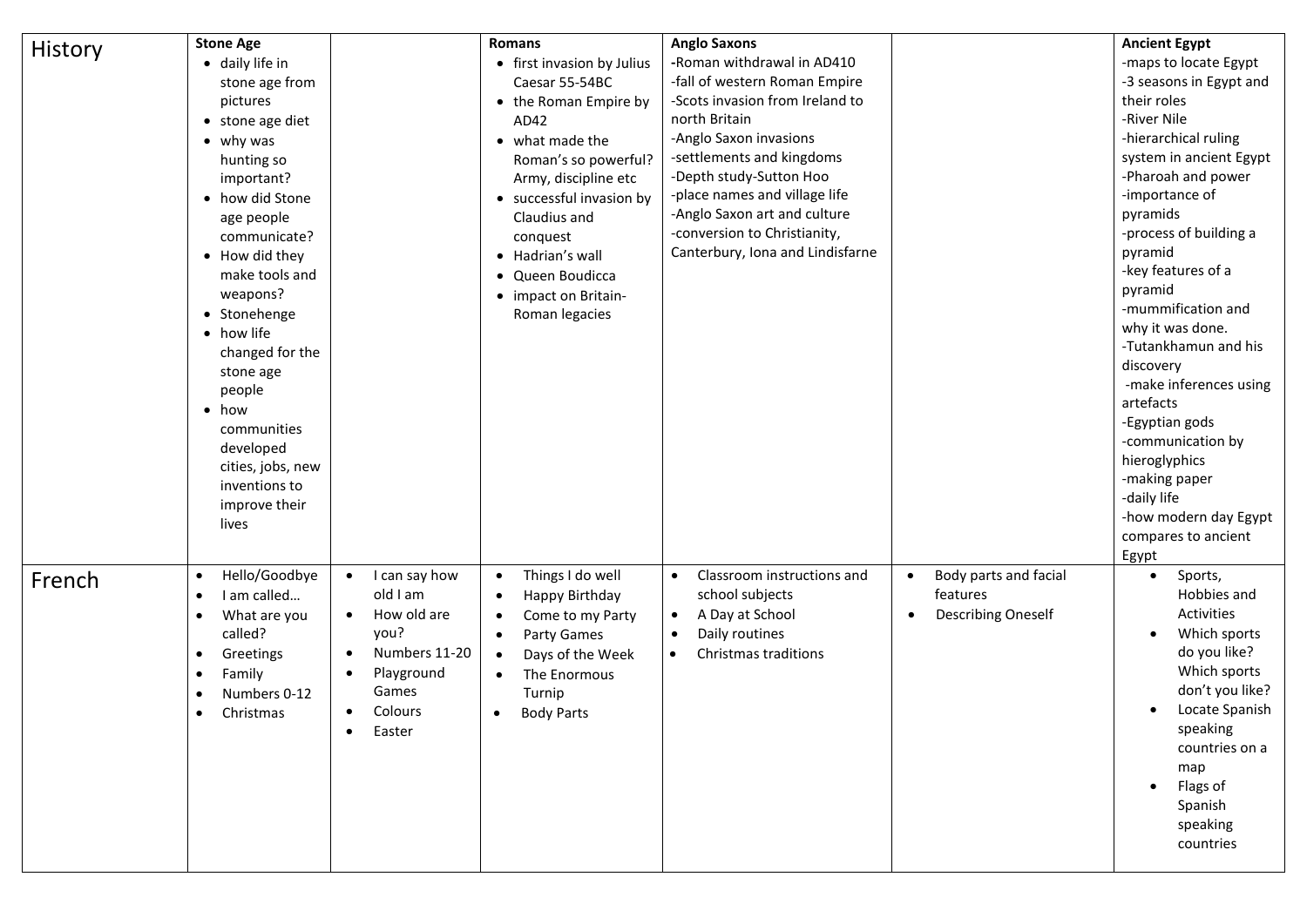| <b>Music</b>              |                                                                                                                                                                                                                                                       | composition and performance. MUSIC EXPRESS                                                                                                                                                                                                                                                                 | Each Music unit covers all skill areas - Listening + Appraising, Musical<br>Activities (games), singing, playing instruments, improvisation,                                                                                                                                                                                                   |                                                                                                                                                                                                                                                                                                                                                     | Each Music unit covers all skill areas - Listening + Appraising, Musical Activities (games),<br>singing, playing instruments, improvisation, composition and performance.                                                                                                                                                                 |                                                                                                                                                                                                                                                                                                                                                                          |
|---------------------------|-------------------------------------------------------------------------------------------------------------------------------------------------------------------------------------------------------------------------------------------------------|------------------------------------------------------------------------------------------------------------------------------------------------------------------------------------------------------------------------------------------------------------------------------------------------------------|------------------------------------------------------------------------------------------------------------------------------------------------------------------------------------------------------------------------------------------------------------------------------------------------------------------------------------------------|-----------------------------------------------------------------------------------------------------------------------------------------------------------------------------------------------------------------------------------------------------------------------------------------------------------------------------------------------------|-------------------------------------------------------------------------------------------------------------------------------------------------------------------------------------------------------------------------------------------------------------------------------------------------------------------------------------------|--------------------------------------------------------------------------------------------------------------------------------------------------------------------------------------------------------------------------------------------------------------------------------------------------------------------------------------------------------------------------|
|                           | <b>Animal Magic-</b><br><b>Exploring and</b><br>describing<br>sounds<br><b>Singing for</b><br>$\bullet$<br><b>Advent service</b>                                                                                                                      | <b>The Class</b><br>$\bullet$<br>Orchestra-<br><b>Exploring</b><br><b>Arrangements</b><br><b>Dragon Scales</b><br>$\bullet$<br>- Pentatonic<br><b>Scales</b>                                                                                                                                               | <b>Paining with Sound</b><br>$\bullet$<br>- Sound Colours<br>Salt, Pepper,<br>$\bullet$<br>Vinegar, Mustard -<br>Singing, clapping<br>and skipping games                                                                                                                                                                                       | <b>BBC Ten Pieces - Kerry</b><br>$\bullet$<br>Andrews - No place Like<br>Home<br><b>BBC Ten Pieces - George</b><br>$\bullet$<br>Gershwin - Rhapsody in<br><b>Blue</b>                                                                                                                                                                               | <b>Glockenspiel Stage 3</b><br>$\bullet$<br>Benjamin Britten-<br>$\bullet$<br>Cuckoo!                                                                                                                                                                                                                                                     | Lean on me<br>Reflect, Rewind,<br>Replay                                                                                                                                                                                                                                                                                                                                 |
| <b>PE</b>                 | <b>OUTDOOR</b><br><b>Invasion Games</b><br>• Football<br>• Similarities to<br>Rugby<br>• Similarities to<br>Netball<br><b>INDOOR-</b><br><b>REAL PE</b><br>$\bullet$ Unit 1 –<br>Personal<br>(Travelling)<br>$\bullet$ Unit 2 – Social<br>(Balancing) | <b>OUTDOOR</b><br>Sending/Receiving<br>• Similarities to<br>Hockey<br>• Similarities to<br><b>Tennis</b><br>• Similarities to<br><b>Basket Ball</b><br><b>INDOOR-REALPE</b><br>$\bullet$ Unit 3 –<br>Cognitive (Co-<br>ordination)<br>$\bullet$ Unit 4 –<br>Creative (Co-<br>ordination with<br>equipment) | <b>OUTDOOR</b><br><b>Bat and Ball Games</b><br>• Similarities to<br>Cricket<br>• Similarities to<br>Rounders<br><b>OUTDOOR</b><br><b>Athletics</b><br>• Field Events<br>standing jump<br>$\circ$<br>standing triple<br>$\circ$<br>standing throw<br>$\circ$<br>relays<br>$\circ$<br>sprints<br>$\circ$<br>long distance<br>$\circ$<br>Swimming | <b>OUTDOOR</b><br><b>Invasion Games</b><br>-Football<br>-Similarities to Rugby<br>-Similarities to Netball<br><b>INDOOR</b><br><b>REAL PE</b><br>Unit $1 -$ Matching<br>$\bullet$<br>Pairs and Balloon<br><b>Balance</b><br>(Coordination)<br>Unit 2 - Develop<br>$\bullet$<br>Combinations and<br><b>Exchange Objects</b><br>(Balance and Agility) | <b>OUTDOOR</b><br>Sending/Receiving<br>-Similarities to Hockey<br>-Similarities to Tennis<br>-Similarities to Basket Ball<br><b>INDOOR</b><br>Dance<br><b>REAL PE</b><br>Unit $3 - 3$ Limb Race<br>and Getting Around<br>us (Balance)<br>Unit $4 - \text{Juggle}$<br>Challenge and Roller<br><b>Ball (Coordination</b><br>with Equipment) | <b>OUTDOOR</b><br><b>Bat and Ball Games</b><br>-Similarities to Cricket<br>-Similarities to<br>Rounders<br><b>INDOOR/OUTDOOR</b><br><b>Athletics</b><br><b>REAL PE</b><br>Unit 5 - Quick<br>$\bullet$<br>Off Mark and<br><b>Front Curling</b><br>(Agility:<br>Reaction and<br>Response)<br>Unit $6-$<br>Tunnels and<br>Balance<br>Transfer<br>(Agility: Ball<br>Chasing) |
| <b>RE</b><br>Come and See | Homes<br>• God's dream for<br>every family<br><b>Promises</b><br>• Promises made<br>at Baptism<br><b>Visitors</b><br>• Advent: waiting                                                                                                                | Journeys<br>• Christian family's<br>journey with<br>Jesus<br><b>Listening &amp; sharing</b><br>• Jesus gives<br>himself to us in a<br>special way                                                                                                                                                          | <b>Energy</b><br>• Gifts of the Holy Spirit<br><b>Choices</b><br>• The importance of<br>examination of<br>conscience<br>Sacrament of<br>Reconciliation<br><b>Special places</b>                                                                                                                                                                | People<br>The family of God in Scripture<br><b>Belonging</b><br>Being Chosen<br>Loving<br>God's gift of love &<br>friendship in Jesus                                                                                                                                                                                                               | Community<br>life in the local Christian<br>community: ministries in<br>the parish<br><b>Giving &amp; receiving</b><br>Living in communion<br>Self- discipline Celebrating<br>growth to new life                                                                                                                                          | <b>New life</b><br>To hear & live the<br>Easter message<br><b>Building bridges</b><br>Admitting wrong, being<br>reconciled with God and<br>each other. Sacrament<br>of Reconciliation<br>God's people<br>Different saints show                                                                                                                                           |